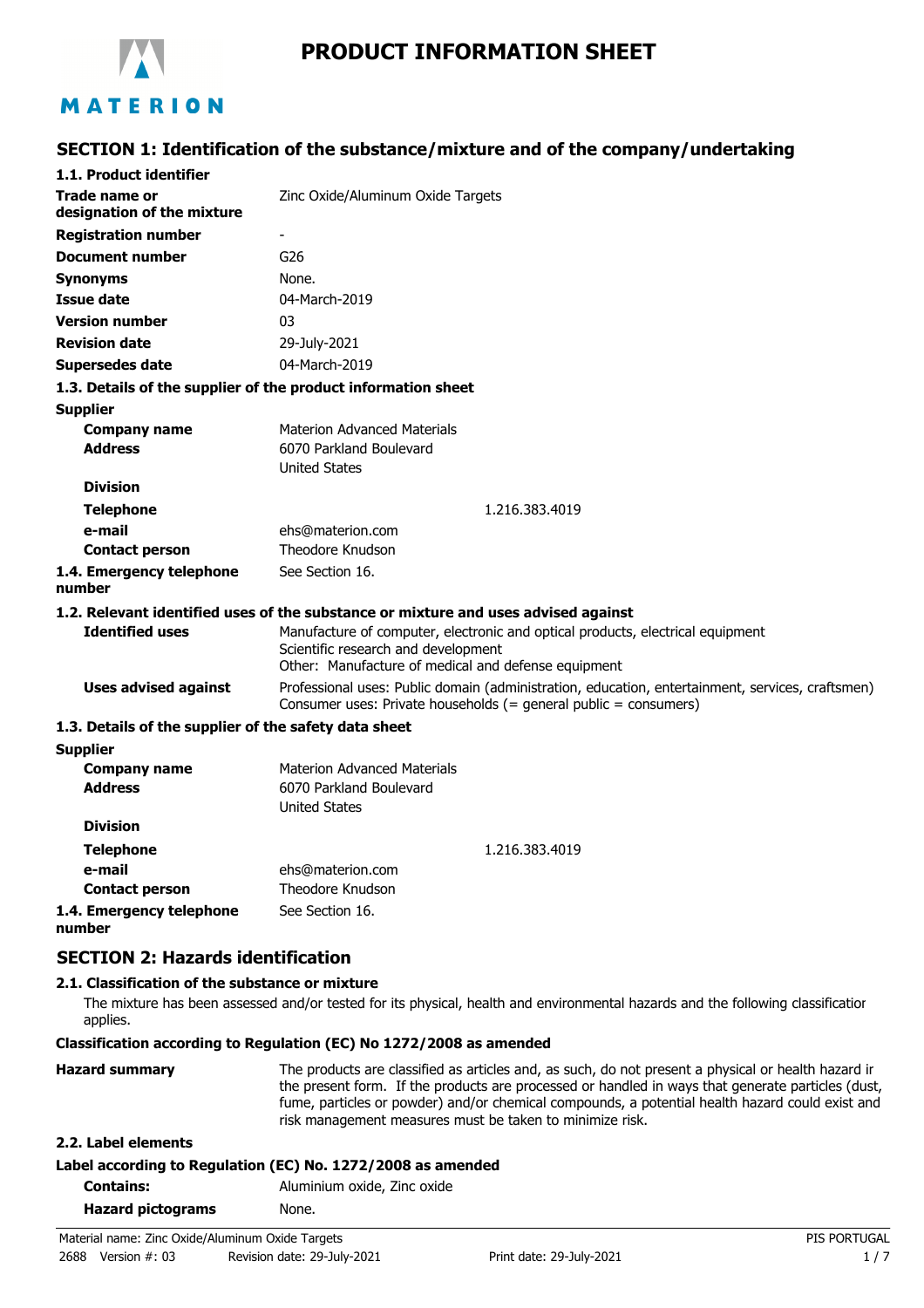| Signal word                              | None.                                                                                                                                                                                                                                                                 |  |
|------------------------------------------|-----------------------------------------------------------------------------------------------------------------------------------------------------------------------------------------------------------------------------------------------------------------------|--|
| <b>Hazard statements</b>                 | The material as sold in solid form is generally not considered hazardous. However, if the process<br>involves grinding, melting, cutting or any other process that causes a release of dust or fumes,<br>hazardous levels of airborne particulate could be generated. |  |
| <b>Precautionary statements</b>          |                                                                                                                                                                                                                                                                       |  |
| <b>Prevention</b>                        | Observe good industrial hygiene practices.                                                                                                                                                                                                                            |  |
| <b>Response</b>                          | Wash hands after handling.                                                                                                                                                                                                                                            |  |
| <b>Storage</b>                           | Store away from incompatible materials.                                                                                                                                                                                                                               |  |
| <b>Disposal</b>                          |                                                                                                                                                                                                                                                                       |  |
| P501                                     | Dispose of contents/container in accordance with local/regional/national/international regulations.                                                                                                                                                                   |  |
| <b>Supplemental label</b><br>information | For further information, please contact the Product Stewardship Department at $+1.216.383.4019$ .                                                                                                                                                                     |  |
| 2.3. Other hazards                       | Not a PBT or vPvB substance or mixture.                                                                                                                                                                                                                               |  |
|                                          |                                                                                                                                                                                                                                                                       |  |

# **SECTION 3: Composition/information on ingredients**

### **3.2. Mixtures**

#### **General information**

| <b>Chemical name</b> | $\frac{0}{0}$                                                       | No.                    | CAS-No. / EC REACH Registration No. Index No. |                          | <b>Notes</b> |
|----------------------|---------------------------------------------------------------------|------------------------|-----------------------------------------------|--------------------------|--------------|
| Zinc oxide           | $95 - 99$                                                           | 1314-13-2<br>215-222-5 |                                               | 030-013-00-7             |              |
|                      | <b>Classification:</b> Aquatic Acute 1;H400, Aquatic Chronic 1;H410 |                        |                                               |                          |              |
| Aluminium oxide      | $1 - 5$                                                             | 1344-28-1<br>215-691-6 | $\overline{\phantom{a}}$                      | $\overline{\phantom{0}}$ |              |
|                      | <b>Classification: -</b>                                            |                        |                                               |                          |              |

# **SECTION 4: First aid measures**

| <b>General information</b>                                                               | Ensure that medical personnel are aware of the material(s) involved, and take precautions to<br>protect themselves. |  |  |
|------------------------------------------------------------------------------------------|---------------------------------------------------------------------------------------------------------------------|--|--|
| 4.1. Description of first aid measures                                                   |                                                                                                                     |  |  |
| <b>Inhalation</b>                                                                        | Move to fresh air. Call a physician if symptoms develop or persist.                                                 |  |  |
| <b>Skin contact</b>                                                                      | Wash off with soap and water. Get medical attention if irritation develops and persists.                            |  |  |
| Eye contact                                                                              | Rinse with water. Get medical attention if irritation develops and persists.                                        |  |  |
| <b>Ingestion</b>                                                                         | Rinse mouth. Get medical attention if symptoms occur.                                                               |  |  |
| 4.2. Most important<br>symptoms and effects, both<br>acute and delayed                   | None known.                                                                                                         |  |  |
| 4.3. Indication of any<br>immediate medical attention<br>and special treatment<br>needed | Treat symptomatically.                                                                                              |  |  |
| <b>SECTION 5: Firefighting measures</b>                                                  |                                                                                                                     |  |  |
| <b>General fire hazards</b>                                                              | No unusual fire or explosion hazards noted.                                                                         |  |  |
| 5.1. Extinguishing media                                                                 |                                                                                                                     |  |  |
| Suitable extinguishing<br>media                                                          | Water fog. Foam. Dry chemical powder. Carbon dioxide (CO2).                                                         |  |  |
| <b>Unsuitable extinguishing</b><br>media                                                 | None known.                                                                                                         |  |  |
| 5.2. Special hazards arising<br>from the substance or<br>mixture                         | No unusual fire or explosion hazards noted.                                                                         |  |  |
| 5.3. Advice for firefighters                                                             |                                                                                                                     |  |  |
| <b>Special protective</b><br>equipment for<br>firefighters                               | Wear suitable protective equipment.                                                                                 |  |  |
| <b>Special firefighting</b><br>procedures                                                | Use water spray to cool unopened containers.                                                                        |  |  |

**Specific methods** Use standard firefighting procedures and consider the hazards of other involved materials.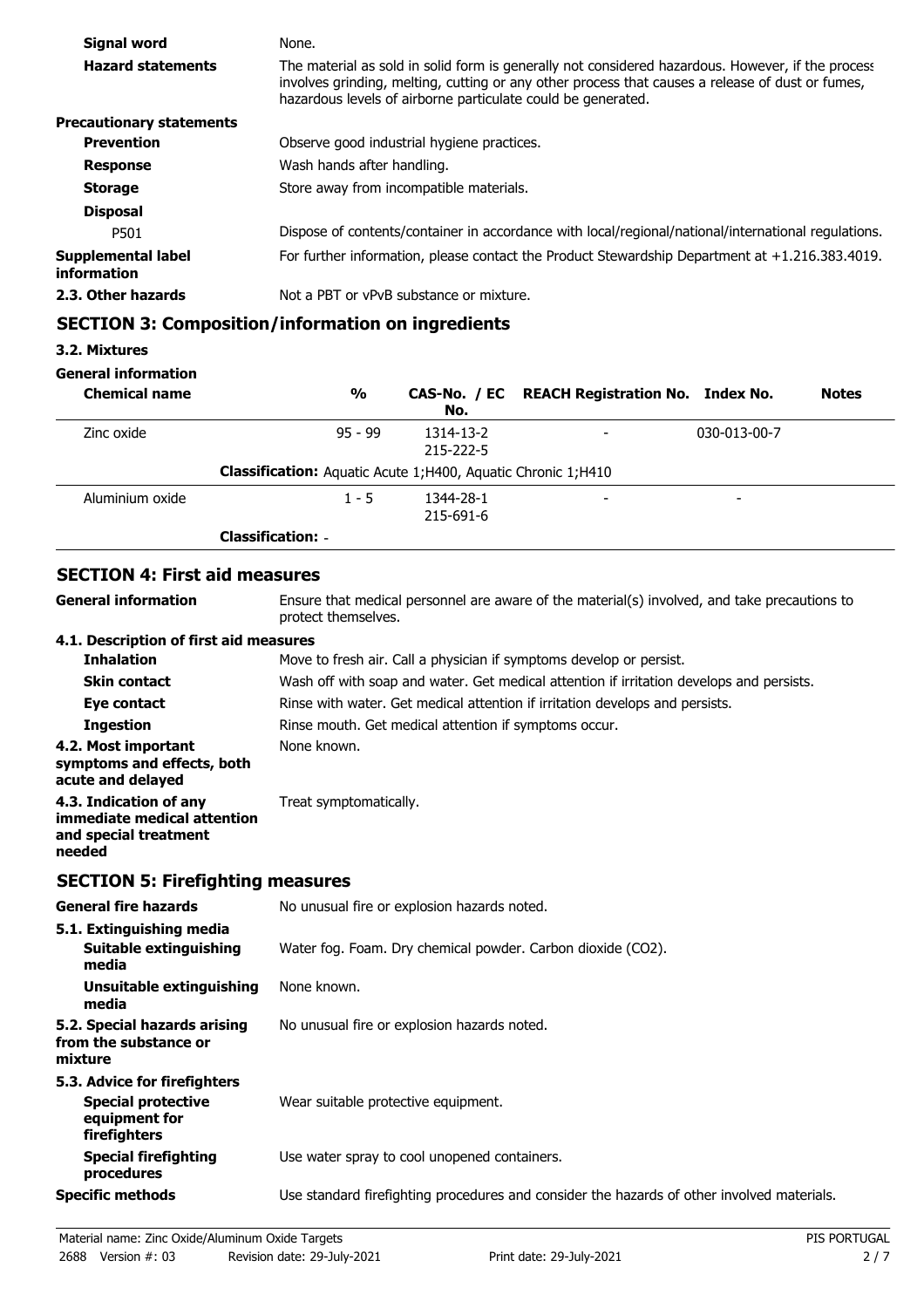# **SECTION 6: Accidental release measures**

|                                                              | 6.1. Personal precautions, protective equipment and emergency procedures                                                                                   |
|--------------------------------------------------------------|------------------------------------------------------------------------------------------------------------------------------------------------------------|
| For non-emergency<br>personnel                               | Keep unnecessary personnel away. Wear appropriate protective equipment and clothing during<br>clean-up. For personal protection, see section 8 of the PIS. |
| For emergency<br>responders                                  | Keep unnecessary personnel away. Use personal protection recommended in Section 8 of the PIS.                                                              |
| 6.2. Environmental<br>precautions                            | Prevent further leakage or spillage if safe to do so.                                                                                                      |
| 6.3. Methods and material for<br>containment and cleaning up | Wear appropriate protective equipment and clothing during clean-up. Stop the flow of material, if<br>this is without risk.                                 |
| 6.4. Reference to other<br>sections                          | For personal protection, see section 8 of the PIS. For waste disposal, see section 13 of the PIS.                                                          |
| <b>SECTION 7: Handling and storage</b>                       |                                                                                                                                                            |

| 7.1. Precautions for safe<br>handling                                          | Do not handle until all safety precautions have been read and understood. Observe good industrial<br>hygiene practices. |
|--------------------------------------------------------------------------------|-------------------------------------------------------------------------------------------------------------------------|
| 7.2. Conditions for safe<br>storage, including any<br><b>incompatibilities</b> | Keep locked up. Store away from incompatible materials (see Section 10 of the PIS).                                     |
| 7.3. Specific end use(s)                                                       | Not available.                                                                                                          |

# **SECTION 8: Exposure controls/personal protection**

### **8.1. Control parameters**

### **Occupational exposure limits**

### **Portugal. VLEs. Norm on occupational exposure to chemical agents (NP 1796)**

| <b>Components</b>                                    | <b>Type</b>                                                                                                                                                                                                                                                                                                                                                                                                                                                                                                                                                                                                                                                                                                                                            | <b>Value</b>  | <b>Form</b>          |
|------------------------------------------------------|--------------------------------------------------------------------------------------------------------------------------------------------------------------------------------------------------------------------------------------------------------------------------------------------------------------------------------------------------------------------------------------------------------------------------------------------------------------------------------------------------------------------------------------------------------------------------------------------------------------------------------------------------------------------------------------------------------------------------------------------------------|---------------|----------------------|
| Aluminium oxide (CAS<br>1344-28-1)                   | <b>TWA</b>                                                                                                                                                                                                                                                                                                                                                                                                                                                                                                                                                                                                                                                                                                                                             | 1 mg/m3       | Respirable fraction. |
| Zinc oxide (CAS 1314-13-2)                           | <b>STEL</b>                                                                                                                                                                                                                                                                                                                                                                                                                                                                                                                                                                                                                                                                                                                                            | $10$ mg/m $3$ | Respirable fraction. |
|                                                      | <b>TWA</b>                                                                                                                                                                                                                                                                                                                                                                                                                                                                                                                                                                                                                                                                                                                                             | $2$ mg/m $3$  | Respirable fraction. |
| <b>Biological limit values</b>                       | No biological exposure limits noted for the ingredient(s).                                                                                                                                                                                                                                                                                                                                                                                                                                                                                                                                                                                                                                                                                             |               |                      |
| <b>Recommended monitoring</b><br>procedures          | Follow standard monitoring procedures.                                                                                                                                                                                                                                                                                                                                                                                                                                                                                                                                                                                                                                                                                                                 |               |                      |
| <b>Derived no effect levels</b><br>(DNELs)           | Not available.                                                                                                                                                                                                                                                                                                                                                                                                                                                                                                                                                                                                                                                                                                                                         |               |                      |
| <b>Predicted no effect</b><br>concentrations (PNECs) | Not available.                                                                                                                                                                                                                                                                                                                                                                                                                                                                                                                                                                                                                                                                                                                                         |               |                      |
| 8.2. Exposure controls                               |                                                                                                                                                                                                                                                                                                                                                                                                                                                                                                                                                                                                                                                                                                                                                        |               |                      |
| <b>Appropriate engineering</b><br>controls           | Good general ventilation should be used. Ventilation rates should be matched to conditions. If<br>applicable, use process enclosures, local exhaust ventilation, or other engineering controls to<br>maintain airborne levels below recommended exposure limits. If exposure limits have not been<br>established, maintain airborne levels to an acceptable level. If engineering measures are not<br>sufficient to maintain concentrations of dust particulates below the OEL (occupational exposure<br>limit), suitable respiratory protection must be worn. If material is ground, cut, or used in any<br>operation which may generate dusts, use appropriate local exhaust ventilation to keep exposures<br>below the recommended exposure limits. |               |                      |
|                                                      | Individual protection measures, such as personal protective equipment                                                                                                                                                                                                                                                                                                                                                                                                                                                                                                                                                                                                                                                                                  |               |                      |
| <b>General information</b>                           | Not available.                                                                                                                                                                                                                                                                                                                                                                                                                                                                                                                                                                                                                                                                                                                                         |               |                      |
| Eye/face protection                                  | Wear safety glasses with side shields (or goggles).                                                                                                                                                                                                                                                                                                                                                                                                                                                                                                                                                                                                                                                                                                    |               |                      |
| <b>Skin protection</b>                               |                                                                                                                                                                                                                                                                                                                                                                                                                                                                                                                                                                                                                                                                                                                                                        |               |                      |
| - Hand protection                                    | Wear gloves to prevent metal cuts and skin abrasions during handling.                                                                                                                                                                                                                                                                                                                                                                                                                                                                                                                                                                                                                                                                                  |               |                      |
| - Other                                              | Wear suitable protective clothing.                                                                                                                                                                                                                                                                                                                                                                                                                                                                                                                                                                                                                                                                                                                     |               |                      |
| <b>Respiratory protection</b>                        | If ventilation is insufficient, suitable respiratory protection must be provided.                                                                                                                                                                                                                                                                                                                                                                                                                                                                                                                                                                                                                                                                      |               |                      |
| <b>Thermal hazards</b>                               | Wear appropriate thermal protective clothing, when necessary.                                                                                                                                                                                                                                                                                                                                                                                                                                                                                                                                                                                                                                                                                          |               |                      |
| <b>Hygiene measures</b>                              | Always observe good personal hygiene measures, such as washing after handling the material and<br>before eating, drinking, and/or smoking. Routinely wash work clothing and protective equipment to<br>remove contaminants.                                                                                                                                                                                                                                                                                                                                                                                                                                                                                                                            |               |                      |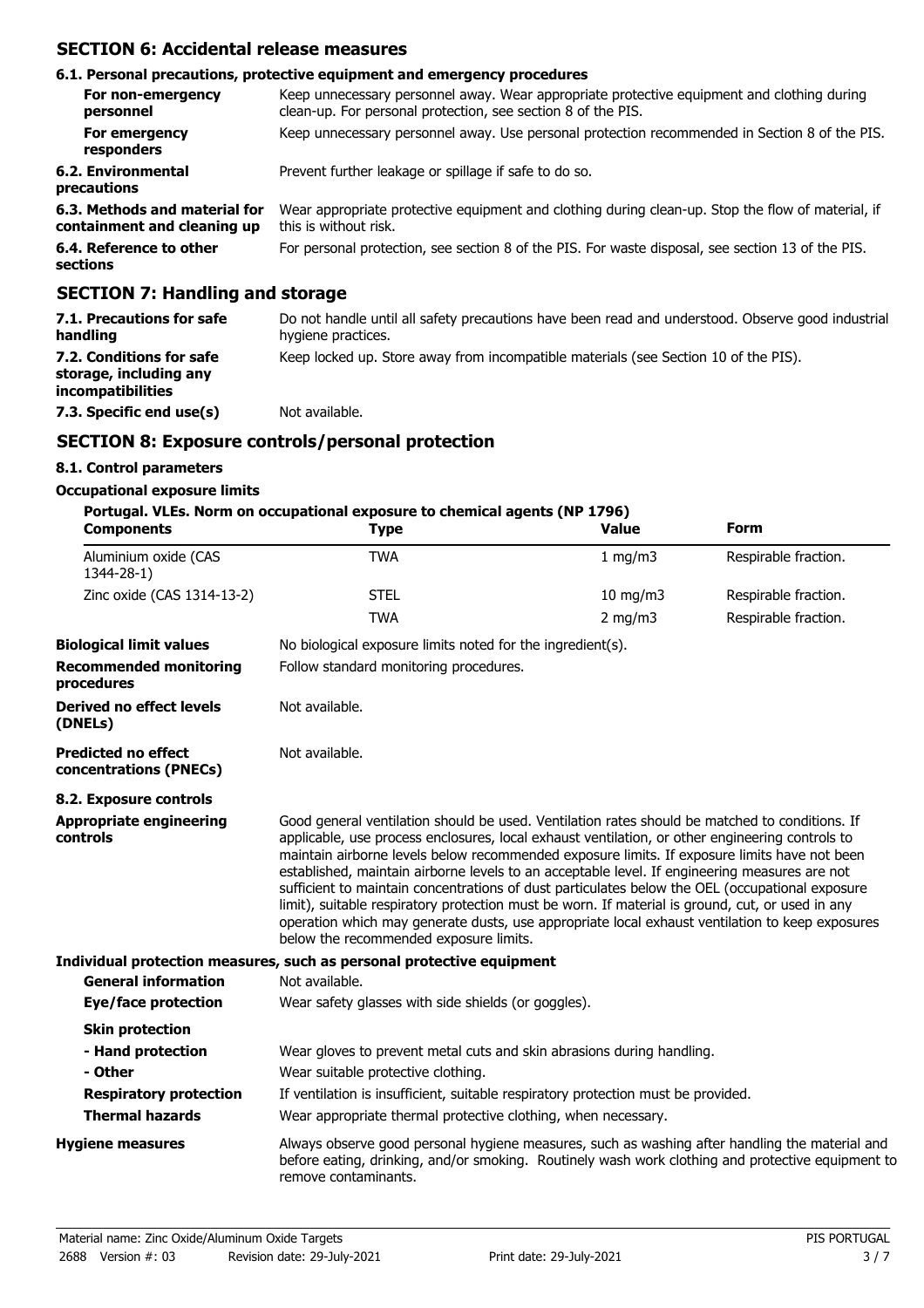Inform appropriate managerial or supervisory personnel of all environmental releases. Good general ventilation should be used. Ventilation rates should be matched to conditions. If applicable, use process enclosures, local exhaust ventilation, or other engineering controls to maintain airborne levels below recommended exposure limits. If exposure limits have not been established, maintain airborne levels to an acceptable level.

# **SECTION 9: Physical and chemical properties**

### **9.1. Information on basic physical and chemical properties**

| Appearance                                          |                                               |
|-----------------------------------------------------|-----------------------------------------------|
| <b>Physical state</b>                               | Solid.                                        |
| Form                                                | Solid.                                        |
| Colour                                              | White.                                        |
| Odour                                               | None.                                         |
| <b>Odour threshold</b>                              | Not applicable.                               |
| рH                                                  | Not applicable.                               |
| <b>Melting point/freezing point</b>                 | 1975 °C (3587 °F) estimated / Not applicable. |
| <b>Initial boiling point and</b><br>boiling range   | Not applicable.                               |
| <b>Flash point</b>                                  | Not applicable.                               |
| <b>Evaporation rate</b>                             | Not applicable.                               |
| <b>Flammability (solid, gas)</b>                    | None known.                                   |
| <b>Upper/lower flammability or explosive limits</b> |                                               |
| <b>Explosive limit - lower (</b><br>%)              | Not applicable.                               |
| <b>Explosive limit - lower (</b><br>%) temperature  | Not applicable.                               |
| <b>Explosive limit - upper</b><br>(%)               | Not applicable.                               |
| <b>Explosive limit - upper (</b><br>%) temperature  | Not applicable.                               |
| <b>Vapour pressure</b>                              | Not applicable.                               |
| <b>Vapour density</b>                               | Not applicable.                               |
| <b>Relative density</b>                             | Not applicable.                               |
| Solubility(ies)                                     |                                               |
| Solubility (water)                                  | Insoluble.                                    |
| <b>Partition coefficient</b><br>(n-octanol/water)   | Not applicable.                               |
| <b>Auto-ignition temperature</b>                    | Not applicable.                               |
| <b>Decomposition temperature</b>                    | Not applicable.                               |
| <b>Viscosity</b>                                    | Not applicable.                               |
| <b>Explosive properties</b>                         | Not explosive.                                |
| <b>Oxidising properties</b>                         | Not oxidising.                                |
| 9.2. Other information                              |                                               |
| <b>Density</b>                                      | 5,53 g/cm3 estimated                          |

# **SECTION 10: Stability and reactivity**

| 10.1. Reactivity                            | The product is stable and non-reactive under normal conditions of use, storage and transport.                              |  |
|---------------------------------------------|----------------------------------------------------------------------------------------------------------------------------|--|
| 10.2. Chemical stability                    | Material is stable under normal conditions.                                                                                |  |
| 10.3. Possibility of hazardous<br>reactions | No dangerous reaction known under conditions of normal use.                                                                |  |
| 10.4. Conditions to avoid                   | Keep away from heat, hot surfaces, sparks, open flames and other ignition sources. Contact with<br>incompatible materials. |  |
| 10.5. Incompatible materials                | Acids. Chlorine.                                                                                                           |  |
| 10.6. Hazardous<br>decomposition products   | No hazardous decomposition products are known.                                                                             |  |

# **SECTION 11: Toxicological information**

**General information C**CCUPATION OCCUPATION EXPOSURE to the substance or mixture may cause adverse effects.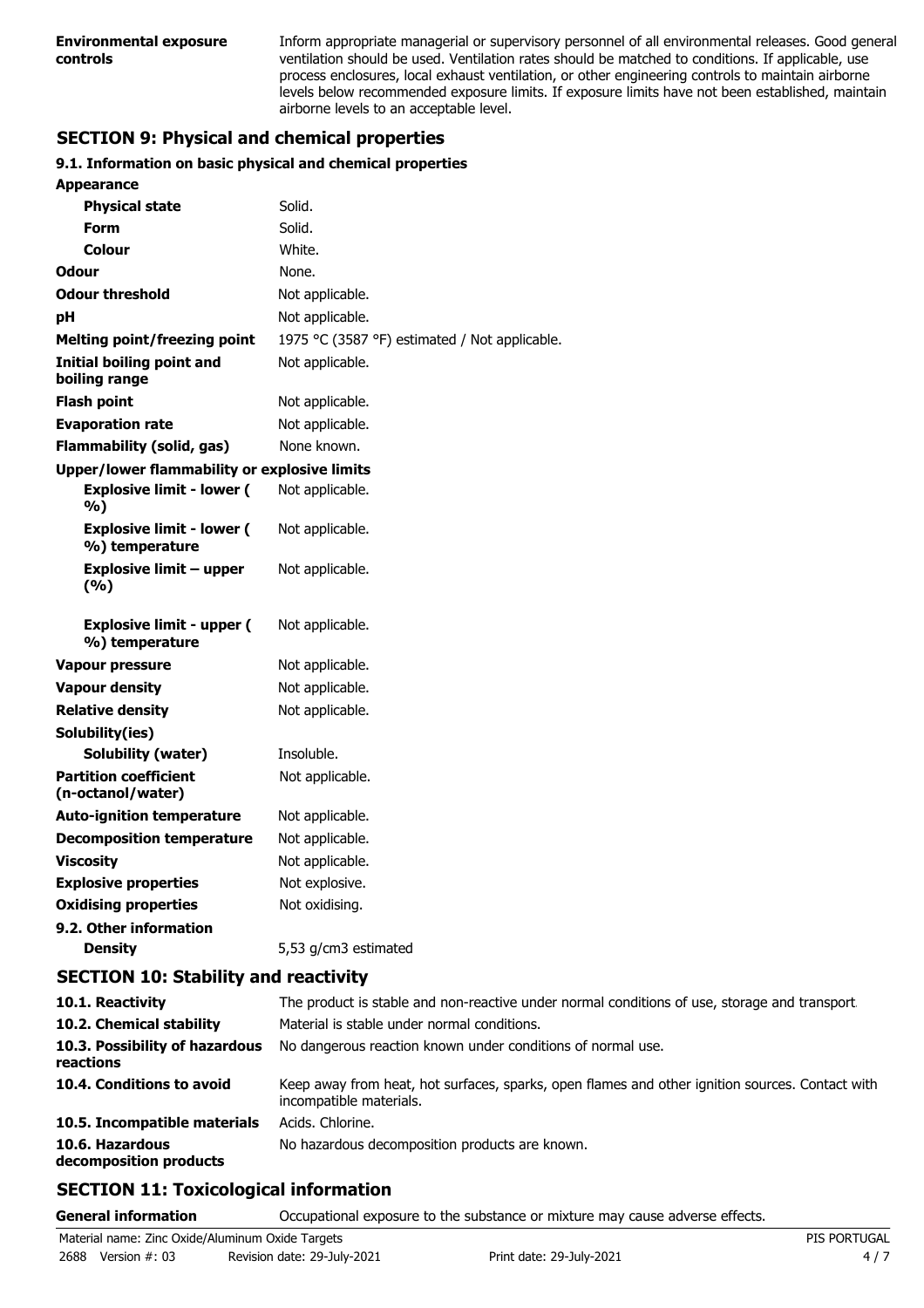### **Information on likely routes of exposure**

| <b>Inhalation</b>                                            | Not likely, due to the form of the product.       |
|--------------------------------------------------------------|---------------------------------------------------|
| <b>Skin contact</b>                                          | Not likely, due to the form of the product.       |
| Eye contact                                                  | Not likely, due to the form of the product.       |
| <b>Ingestion</b>                                             | Expected to be a low ingestion hazard.            |
| <b>Symptoms</b>                                              | None known.                                       |
| 11.1. Information on toxicological effects                   |                                                   |
| <b>Acute toxicity</b>                                        | Not known.                                        |
| <b>Skin corrosion/irritation</b>                             | Not likely, due to the form of the product.       |
| Serious eye damage/eye<br>irritation                         | Not likely, due to the form of the product.       |
| <b>Respiratory sensitisation</b>                             | Not a respiratory sensitizer.                     |
| <b>Skin sensitisation</b>                                    | Not a skin sensitiser.                            |
| <b>Germ cell mutagenicity</b>                                | Not classified.                                   |
| Carcinogenicity                                              | Not classifiable as to carcinogenicity to humans. |
| <b>Reproductive toxicity</b>                                 | Not classified.                                   |
| Specific target organ toxicity<br>- single exposure          | Not classified.                                   |
| <b>Specific target organ toxicity</b><br>- repeated exposure | Not classified.                                   |
| <b>Aspiration hazard</b>                                     | Not an aspiration hazard.                         |
| Mixture versus substance<br>information                      | No information available.                         |

# **Other information** Not available. **SECTION 12: Ecological information**

#### **12.1. Toxicity** Not relevant, due to the form of the product. **12.2. Persistence and** No data is available on the degradability of any ingredients in the mixture. **degradability** 12.3. Bioaccumulative No data available. **potential**

| potential                                                 |                                                                                                                                                                                            |  |
|-----------------------------------------------------------|--------------------------------------------------------------------------------------------------------------------------------------------------------------------------------------------|--|
| <b>Partition coefficient</b><br>n-octanol/water (log Kow) | Not available.                                                                                                                                                                             |  |
| <b>Bioconcentration factor (BCF)</b>                      | Not available.                                                                                                                                                                             |  |
| 12.4. Mobility in soil                                    | No data available.                                                                                                                                                                         |  |
| 12.5. Results of PBT and<br><b>vPvB</b> assessment        | Not a PBT or vPvB substance or mixture.                                                                                                                                                    |  |
| 12.6. Other adverse effects                               | No other adverse environmental effects (e.g. ozone depletion, photochemical ozone creation<br>potential, endocrine disruption, global warming potential) are expected from this component. |  |

# **SECTION 13: Disposal considerations**

#### **13.1. Waste treatment methods**

| <b>Residual waste</b>                  | Dispose of in accordance with local regulations. Empty containers or liners may retain some product<br>residues. This material and its container must be disposed of in a safe manner (see: Disposal<br>instructions).                                                                                                                            |
|----------------------------------------|---------------------------------------------------------------------------------------------------------------------------------------------------------------------------------------------------------------------------------------------------------------------------------------------------------------------------------------------------|
| <b>Contaminated packaging</b>          | Since emptied containers may retain product residue, follow label warnings even after container is<br>emptied. Empty containers should be taken to an approved waste handling site for recycling or<br>disposal.                                                                                                                                  |
| EU waste code                          | The Waste code should be assigned in discussion between the user, the producer and the waste<br>disposal company.                                                                                                                                                                                                                                 |
| <b>Disposal</b><br>methods/information | Collect and reclaim or dispose in sealed containers at licensed waste disposal site. Do not allow this<br>material to drain into sewers/water supplies. Do not contaminate ponds, waterways or ditches with<br>chemical or used container. Dispose of contents/container in accordance with<br>local/regional/national/international regulations. |
| <b>Special precautions</b>             | Dispose in accordance with all applicable regulations.                                                                                                                                                                                                                                                                                            |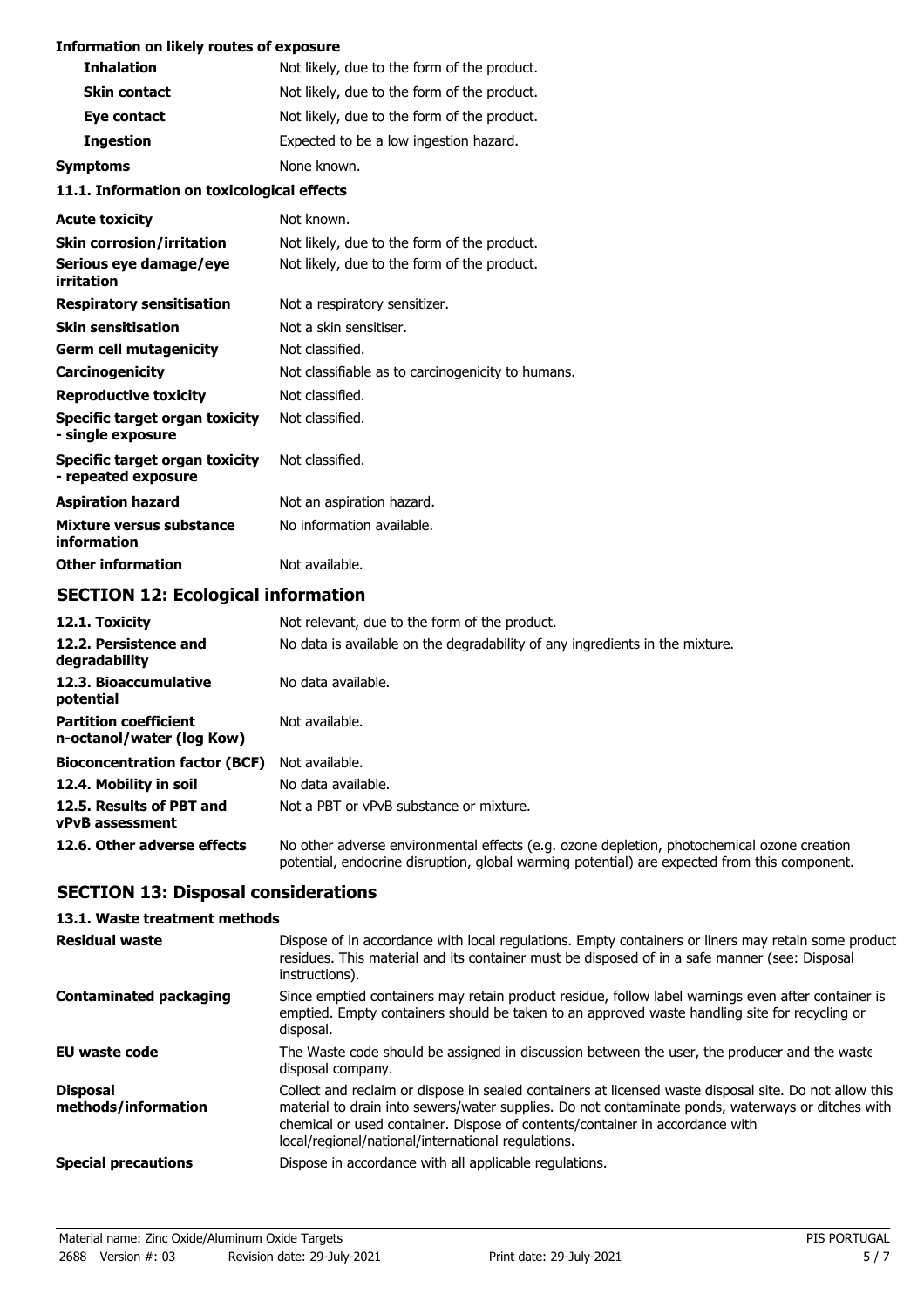# **SECTION 14: Transport information**

### **ADR**

14.1. - 14.6.: Not regulated as dangerous goods. **RID**

14.1. - 14.6.: Not regulated as dangerous goods.

# **ADN**

14.1. - 14.6.: Not regulated as dangerous goods.

### **IATA**

14.1. - 14.6.: Not regulated as dangerous goods.

### **IMDG**

14.1. - 14.6.: Not regulated as dangerous goods.

# **SECTION 15: Regulatory information**

**15.1. Safety, health and environmental regulations/legislation specific for the substance or mixture**

### **EU regulations**

**Regulation (EC) No. 1005/2009 on substances that deplete the ozone layer, Annex I and II, as amended** Not listed.

**Regulation (EU) 2019/1021 On persistent organic pollutants (recast), as amended**

#### Not listed.

**Regulation (EU) No. 649/2012 concerning the export and import of dangerous chemicals, Annex I, Part 1 as amended**

#### Not listed.

**Regulation (EU) No. 649/2012 concerning the export and import of dangerous chemicals, Annex I, Part 2 as amended**

Not listed.

**Regulation (EU) No. 649/2012 concerning the export and import of dangerous chemicals, Annex I, Part 3 as amended**

#### Not listed.

**Regulation (EU) No. 649/2012 concerning the export and import of dangerous chemicals, Annex V as amended** Not listed.

### **Regulation (EC) No. 166/2006 Annex II Pollutant Release and Transfer Registry, as amended** Aluminium oxide (CAS 1344-28-1)

Zinc oxide (CAS 1314-13-2)

**Regulation (EC) No. 1907/2006, REACH Article 59(10) Candidate List as currently published by ECHA** Not listed.

### **Authorisations**

**Regulation (EC) No. 1907/2006, REACH Annex XIV Substances subject to authorization, as amended** Not listed.

### **Restrictions on use**

**Regulation (EC) No. 1907/2006, REACH Annex XVII Substances subject to restriction on marketing and use as amended**

Not listed.

**Directive 2004/37/EC: on the protection of workers from the risks related to exposure to carcinogens and mutagens at work, as amended.**

Not listed.

### **Other EU regulations**

### **Directive 2012/18/EU on major accident hazards involving dangerous substances, as amended**

Zinc oxide (CAS 1314-13-2)

| <b>Other regulations</b>            | The product is classified and labelled in accordance with Regulation (EC) 1272/2008 (CLP<br>Regulation) as amended. |
|-------------------------------------|---------------------------------------------------------------------------------------------------------------------|
| <b>National regulations</b>         | Follow national regulation for work with chemical agents in accordance with Directive 98/24/EC, as<br>amended.      |
| 15.2. Chemical safety<br>assessment | No Chemical Safety Assessment has been carried out.                                                                 |

# **SECTION 16: Other information**

| List of abbreviations | Not available. |
|-----------------------|----------------|
| References            | Not available. |